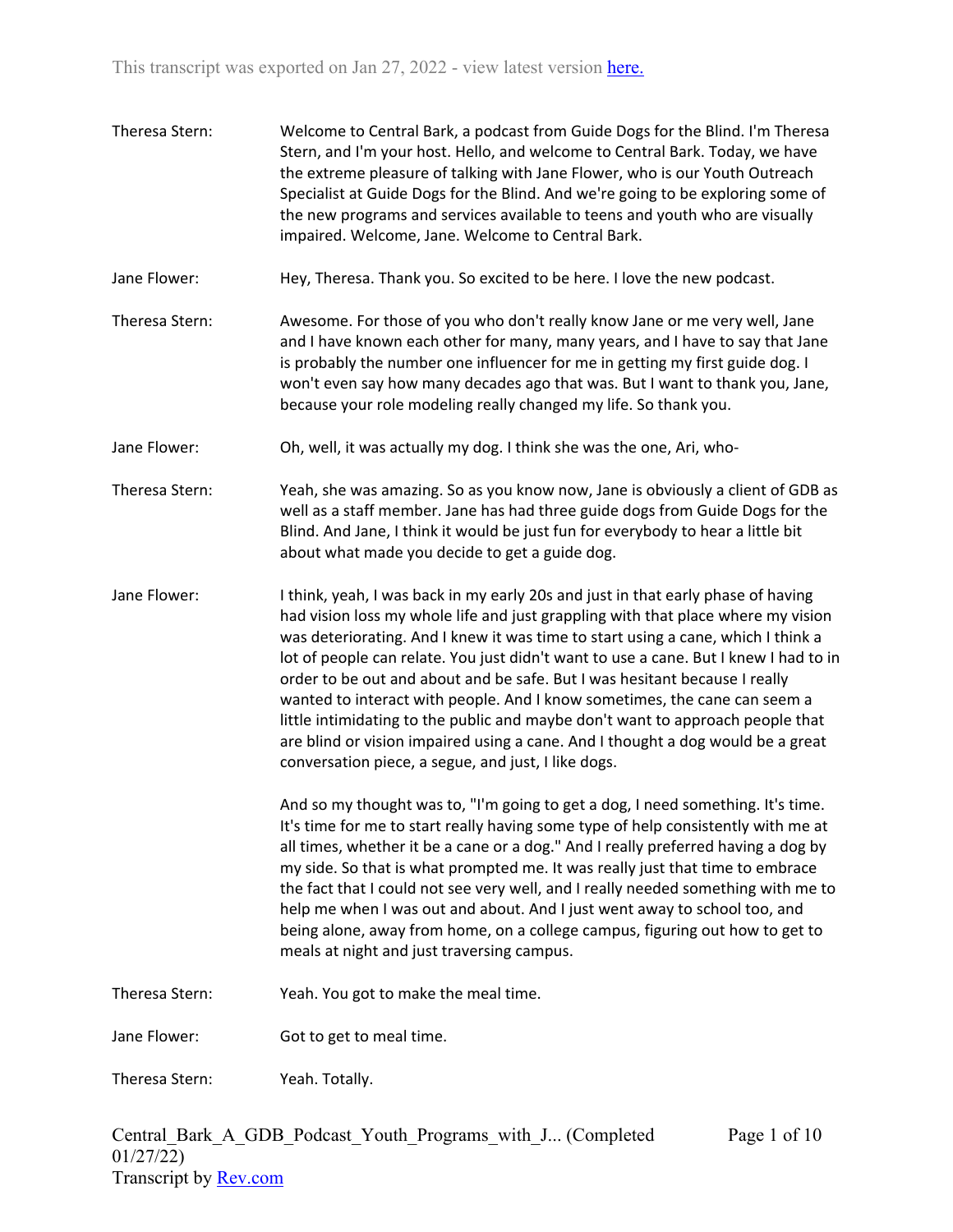| Jane Flower:   | So yep. All of those things.                                                                                                                                                                                                                                                                                                                                                                                                                                                                                                                                                                                                         |
|----------------|--------------------------------------------------------------------------------------------------------------------------------------------------------------------------------------------------------------------------------------------------------------------------------------------------------------------------------------------------------------------------------------------------------------------------------------------------------------------------------------------------------------------------------------------------------------------------------------------------------------------------------------|
| Theresa Stern: | Very cool.                                                                                                                                                                                                                                                                                                                                                                                                                                                                                                                                                                                                                           |
| Jane Flower:   | You can't always rely on people. You got to try to be independent, do it on your<br>own.                                                                                                                                                                                                                                                                                                                                                                                                                                                                                                                                             |
| Theresa Stern: | Absolutely. Absolutely. What did you thought, what surprised you, knowing that<br>you were going to go get a guide dog? It's a unique experience having a guide<br>dog, and you don't really know what it's going to be until you've really done it.<br>And what surprised and delighted you about your relationship with your first<br>guide dog?                                                                                                                                                                                                                                                                                   |
| Jane Flower:   | I think a couple of things. I felt better about myself having a dog by my side, just<br>as being somebody who is blind or visually impaired. I felt more confident. I felt<br>more poised walking around. I was kind of proud, I guess, if that's the right word<br>to use. Because there's just such a stigma out there. And so just having this dog<br>by my side, this beautiful yellow lab who people were attracted to and I was<br>connected to her. It brought people to me to ask questions and it helped me<br>come out of my shell a little bit too, about blindness and accepting the fact that<br>I was losing my sight. |
|                | But I didn't know a whole lot about dogs, to be honest with you. When I got my<br>first dog, I did not know a darn thing, honestly, other than I liked them. And so it<br>was fun having a dog. And just, oh gosh, learning all about dogs, and what they<br>were all about. And just having a dog in the house, I think, and after now having<br>three dogs, it's just having a dog in general, I will always have a dog, whether it<br>is a guide dog or a pet, I love having a dog around. There's just-                                                                                                                          |
| Theresa Stern: | Having that companionship, that bond.                                                                                                                                                                                                                                                                                                                                                                                                                                                                                                                                                                                                |
| Jane Flower:   | Yeah. Yeah. It just gives you a good feeling, just having a dog around. They're<br>just so loving and just want to please you all the time.                                                                                                                                                                                                                                                                                                                                                                                                                                                                                          |
| Theresa Stern: | It's true. It's true. Absolutely. So tell me a little bit about your journey to coming<br>to Guide Dogs and working at Guide Dogs for the Blind and then a little bit<br>about your role.                                                                                                                                                                                                                                                                                                                                                                                                                                            |
| Jane Flower:   | Yeah, so I got my second dog in 2009. I was heading off to grad school, really not<br>wanting to traverse a college campus at night with my cane. I was in between<br>dogs. My first dog had passed away in '07. And so I got my second dog, Anya.<br>And was working at a independent living center, helping folks with vision loss,<br>older adults with vision loss. An outreach position opened up at Guide Dogs, and<br>jobs didn't open very often at Guide Dogs back then. And outreach is something<br>that I had been doing for years. And-                                                                                 |
| Theresa Stern: | Yes, I'm a testament to that.                                                                                                                                                                                                                                                                                                                                                                                                                                                                                                                                                                                                        |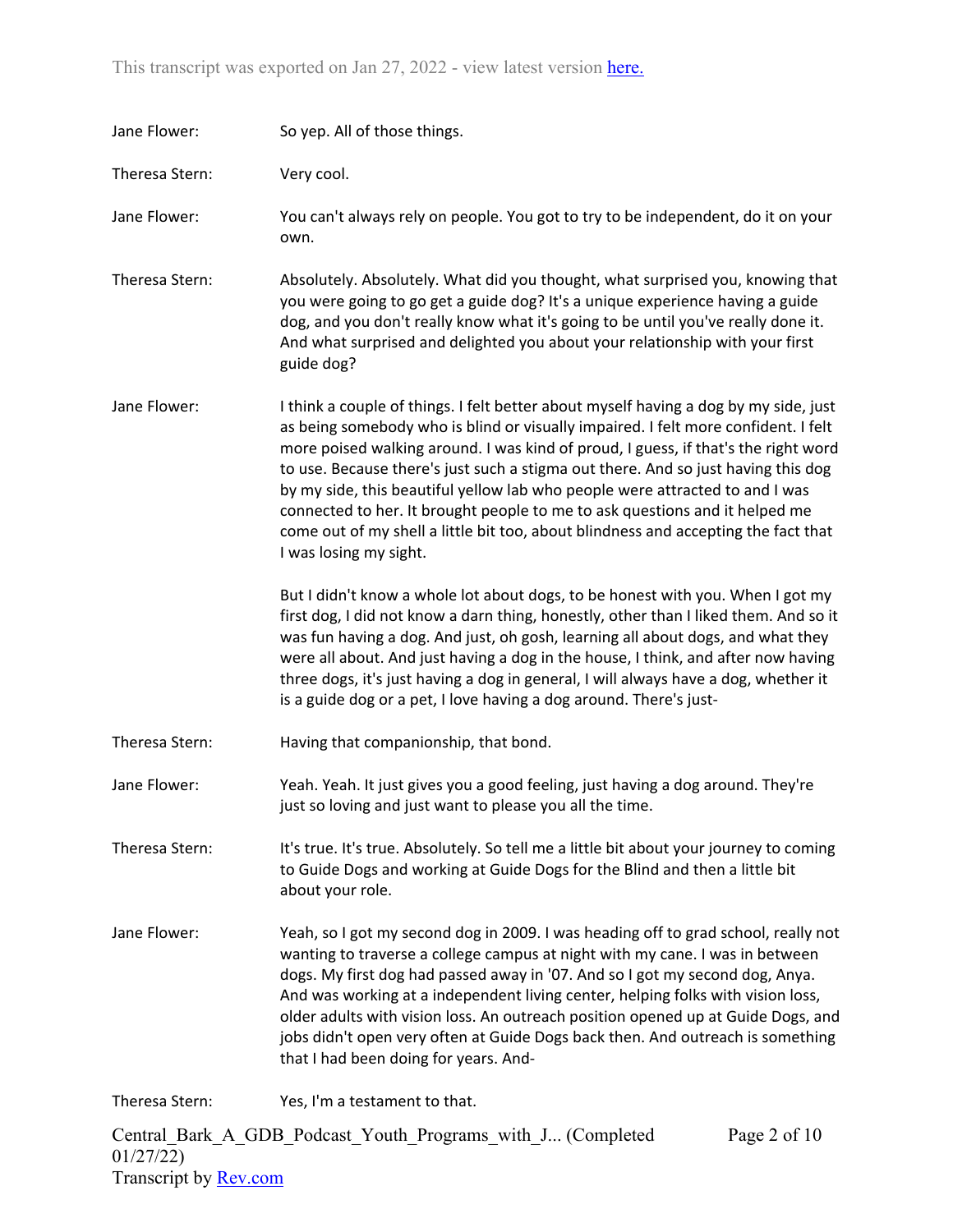- Jane Flower: Right? Yes. And I love talking to people. I love guide dogs, obviously. Guide dogs just holds a special place in my heart, so I thought, "Well, why not?" It meant a move north from where I was living, but thought I would give it a go and apply for the outreach position. And glad I did. It opened up a whole lot of opportunities for me, working at Guide Dogs. It opened up just being even more independent because the job required a lot of travel-
- Theresa Stern: Travel, yes. Yes.
- Jane Flower: . ... around the US. And I can remember going on very first trip with my dog and flying there, thinking, "Oh my Lord. When I land and I have my dog and how do I?" And we just did it. And we just did it and we learned together over time, and they're so smart and they remember places. And I could just land in any new city and get to a hotel I'd never been to and say, "Find the elevator." Because he knew what elevator meant and had learned that skill, it was just amazing to be able to land somewhere new and just feel independent on my own and not always having to have somebody help me.
- Theresa Stern: So Jane, over the years working in outreach, you so seem to really notice a need for more services and programs for children and teens who are visually impaired. Do you want to tell us a little bit about that need and about how that developed, and some of the programs that you're offering now?
- Jane Flower: Sure. Yeah. So Guide Dogs for the Blind had a couple of programs. They're on the periphery, if you will, of programming at Guide Dogs for the Blind was the Summer Camp Program and another program called our K9 Buddy Program. And so when I started, I took over facilitating the Summer Camp Program. And it just grew and expanded and more and more families were reaching out and asking about the Camp Program and the K9 Buddy Program. And it was expanding so much too, that I think, there was a need there. And I think a lot of times, when younger folks have come to Guide Dogs for the Blind to get a dog, and we have had kids under the age of 18 get guide dogs from us because we don't really have an age requirement. But we were really seeing in need of that lack of preparedness for getting a guide dog.

And I mean, I was a good example. I mean, I didn't know anything about dogs when I got my first guide dog. And living and working with a guide dog is so complex. Not to mention just the day to day care for a dog, but the orientation and mobility skills that are required to be able to successfully work with a guide dog. So we really started thinking that youth services was something that are going to be really important to us down the road, especially if we want to keep the pipelines of people coming to Guide Dogs for the Blind and getting their dogs. But we really wanted to see people coming to get guide dogs that are better prepared so that they're more successful with their dogs and that we can start serving a younger clientele as well.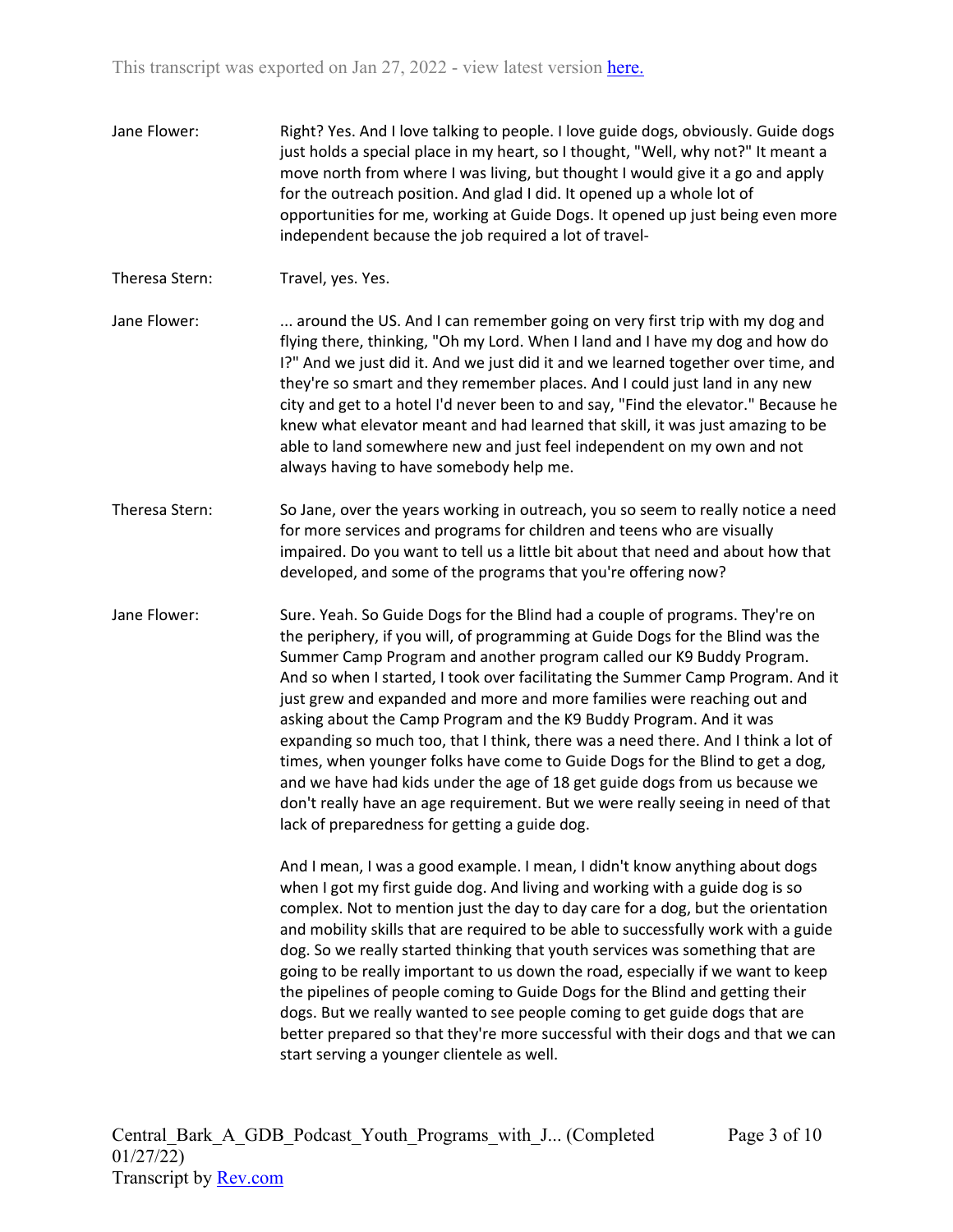- Theresa Stern: So Jane, you and I, when we were growing up, there really wasn't any program that for youth that focused on the guide dog lifestyle. And I think for me anyway, I probably would've come to working with a guide dog, appreciate you moving these programs forward because as kids like us will now have that opportunity. So thank you.
- Jane Flower: Yeah, I agree, Theresa. I think mobility, when you're blind or visually impaired, your mobility skills are so important. Probably number one for independence, being able to get out and about. And we have a choice. And a cane or a guide dog, both wonderful viable options for folks to have. And I really feel it's important to prepare and also prepare but inform young folks and their families too, about the options, about having a guide dog as a viable option. Because it isn't for everybody, having a guide dog. It's a huge responsibility, among other things and all that go along with the lifestyle. But I think it's important to inform and let the younger folks make their decision and choose how they want to get around independently, whether it's a cane or a dog.
- Theresa Stern: Right. Just knowing that there's options. I think it opens up a whole nother world for folks. So Camp sounds super fun. Can you let our listeners know about, what our Campers get to experience when they come to Camp?
- Jane Flower: Yeah. Camp is a lot of fun. Anybody that's been to Summer Camp knows that it is just a time to make new friends, make connections, have fun, eat smores.
- Theresa Stern: Yes. Yes.

Jane Flower: You got to throw that in there, because we do, we do do that.

- Theresa Stern: Sign me up, Jane.
- Jane Flower: Yeah. Right? And I think it's really great because a lot of the kids that do come to Camp, and they come from all over the US and Canada, we are open to Canadians to come to Camp. We haven't had one yet. So if you're listening, we'd love to have you.
- Theresa Stern: Be the first Canadian. Yes.

Jane Flower: Be the first Canadian to come to Camp. And a lot of times, they're the only ones in their hometown or their school that has a visual impairment. And so being able to come to a place where they are with others that are their same age, and having vision loss, and feeling like they belong in a place and be able to just connect and make new friends that way. And we just have a ton of fun. Camp's really special.

> It is geared around, of course, guide dogs, because it is Guide Dogs for the Blind Summer Camp Program. And so we do have to have a lot of fun with dogs of course. And so we spend some time... Camp takes place in Oregon, near our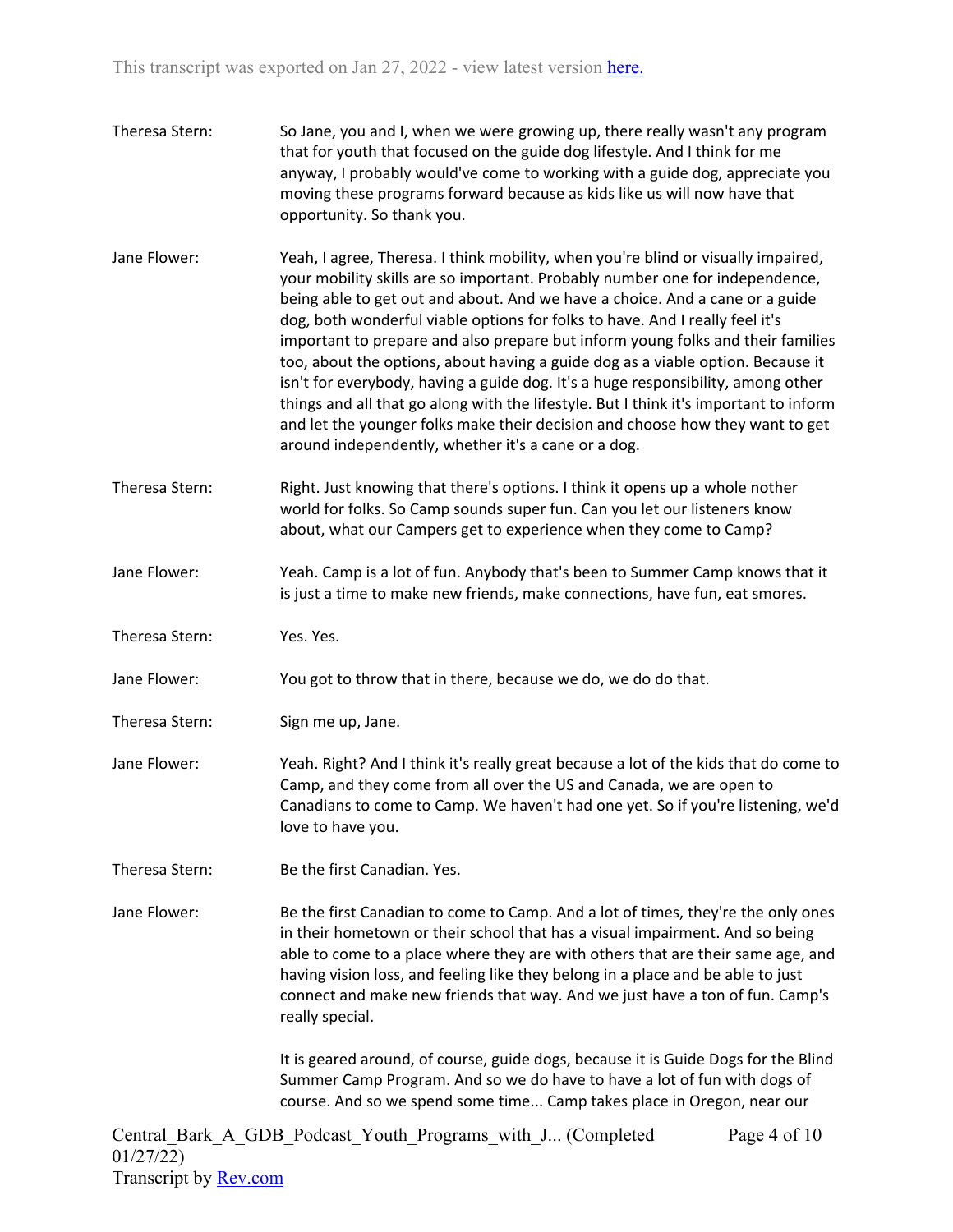Oregon campus. And so we do spend time on the Oregon campus. Yeah. And they get to, of course, walk with a guide dog and get to really see what that's all about. Yep. And that really is sometimes what turns the tide for people's decisions after they've walked with the dog. And they spend time in the kennel, and they get to meet the veterinary staff, and do some fun activities with the vets.

And then we do a really special activity too, where they get to have an overnight with a dog. So they really get to see what it's like to take care of a dog for 20 hours. So all the stuff that goes along with that.

- Theresa Stern: The good, the bad, and the ugly.
- Jane Flower: .... the good, the bad, and the poop. Yeah. So they get to feed the dog, take them out, learn how to pick up after them, groom them, play with them, just what it's like to have a dog with you. So it's really, really cool that they get to do that. And then we just have camp fun. We hike, we have campfires, there's a pool where we hold Camp. So we swim and really just talk about-
- Theresa Stern: Do you dog paddle? No, just kidding.

Jane Flower: Yes. Hopefully, everybody knows how to dog paddle. We did have one dog, a guide dog, get in the pool last summer by accident. And that was a lot of fun and craziness. So, but yeah. And then throughout the whole time, every activity we do, we try to kind of a little slant on guide dogs, and teaching and learning, and of course, talking about those orientation mobility skills. And Camp is great too, because it's a time for us to help kids forge their independence. So getting to mealtime on time, getting into activities on time. At Camp, they go up and get their own food. And so just little activities that we can encourage.

- Theresa Stern: Builds that independence and build confidence.
- Jane Flower: Builds independence and confidence. And being away from home, I think, is huge. And so this summer coming up, we're holding two camps, one for ages 14 to 17 and another for a little bit older of a group, 18 to 24. So we're covering that whole spectrum of transition age.
- Theresa Stern: That's fantastic. That is so cool. That is so cool.

Jane Flower: Yeah. So much fun.

Theresa Stern: You have a new program, which is actually virtually-based. And I think it came out of with the pandemic not being able to get in together, but it's really become a super popular event and that's the Ready Set Forward. Can you tell us a little bit about that?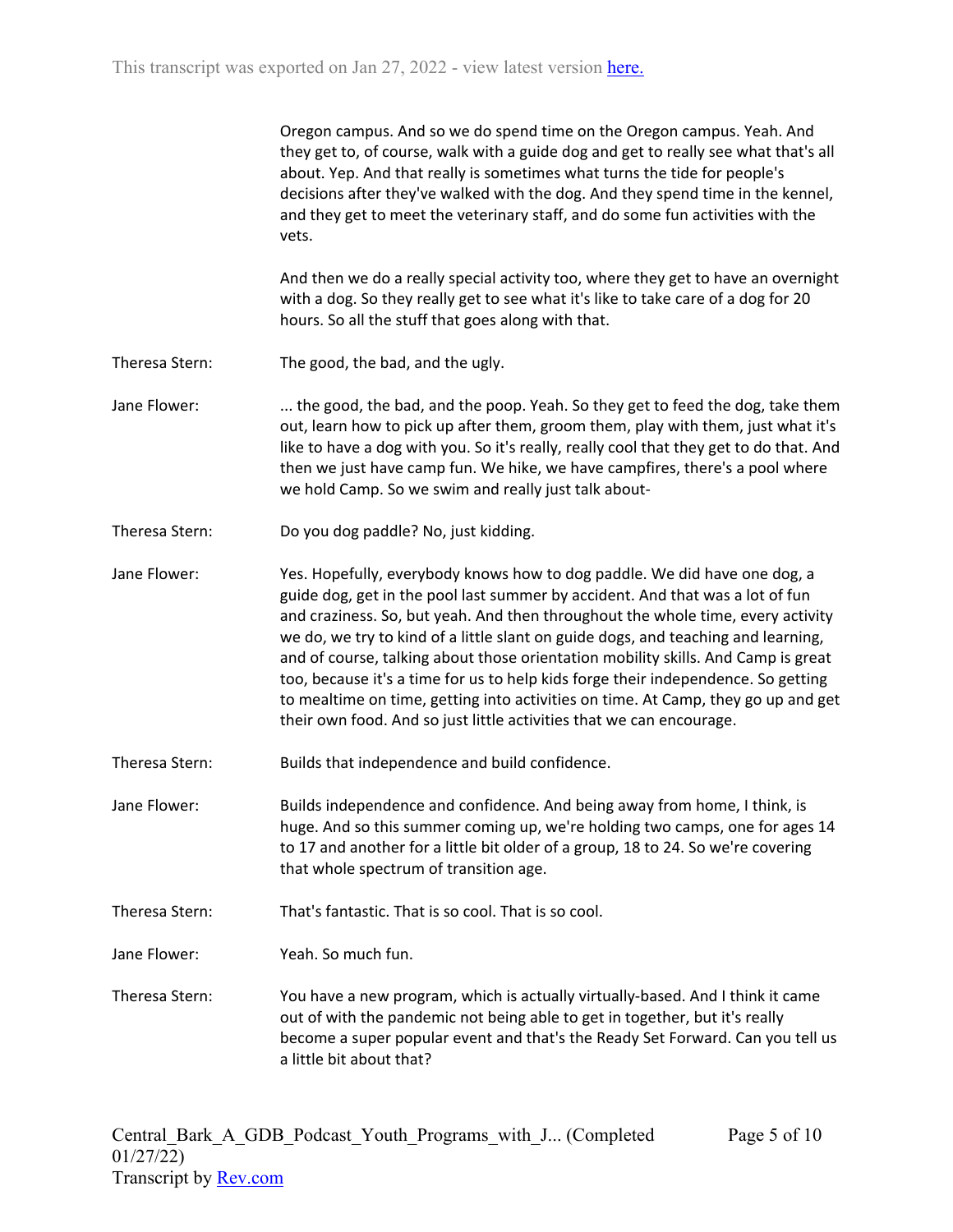Jane Flower: Yeah, so you're right. It did come out. We had to get real creative obviously, as everybody has had to because of the pandemic. And really wanted to reach out and get more people involved in this Guide Dogs for the Blind preparedness, youth. And really, parents. And we really want to reach out to parents too. And so part of the Ready Set Forward, and I love the name because forward is a guide dog command. It tells our dogs, "It's time to go forward." So I think it's a great title to talk about preparedness. So we have a workshop. It's a month long worth of workshops in a youth academy. And so we have a workshop for parents. Talking about The Canine Connection. Is your child ready for a guide dog?

> And I think a lot of times, we get calls, often at Guide Dogs for the Blind about, "I want my child to have a guide dog. Oh, and they're eight years old." Or they're 12. And I think sometimes, people don't understand the complexities. And so I think it's important really to bring the parents into the conversation and really help them to understand all the complexities that go into it. And also, reinforce how important their child's orientation mobility skills are. And also then to introduce them to the K9 Buddy Program. So if their child isn't quite of the right age to qualify for a guide dog, because of the maturity levels that need to be in place to handle the complexities and the day-to-day care of a dog, we have this wonderful K9 Buddy Program, which we can talk about in a minute.

> But so to bring the parents in, we also have, as part of the Ready Set Forward, a Canine Connection – Is Your Child Ready? So we're looping in the professionals as well, the orientation mobility specialist, the teachers for the visually impaired. Yeah. And then we have a youth academy, which is it's a week long, two hours a day on Zoom. So it's a week long, but two hours a day for those same two age groups. And really, more of a deep dive into dogs in general. We're teaching about dog communication, learning more about dogs in general, because there's that whole knowing about dogs is a huge part of getting a guide dog, like me being that person that came and didn't know a darn thing. It's great if you have some of that knowledge, so you're not coming into class to train with a guide dog and learning that part of it and also trying to understand dogs, because it's two different things and it's a lot.

Yeah. So as much information and preparedness we can get to these kids, the better prepared they're going to be. And so we have that youth academy and then the last one-

- Theresa Stern: And what's the name? There's such a cute name for that.
- Jane Flower: Oh, the Ruff, R-U-F-F, Ruff Life Academy.
- Theresa Stern: So Jane, you have to tell me. Do you stay up nights, coming up with all these clever names?
- Jane Flower: Not nights, but it does consume a lot of my brain power, sometimes.

Central\_Bark\_A\_GDB\_Podcast\_Youth\_Programs\_with\_J... (Completed 01/27/22) Transcript by [Rev.com](https://www.rev.com/) Page 6 of 10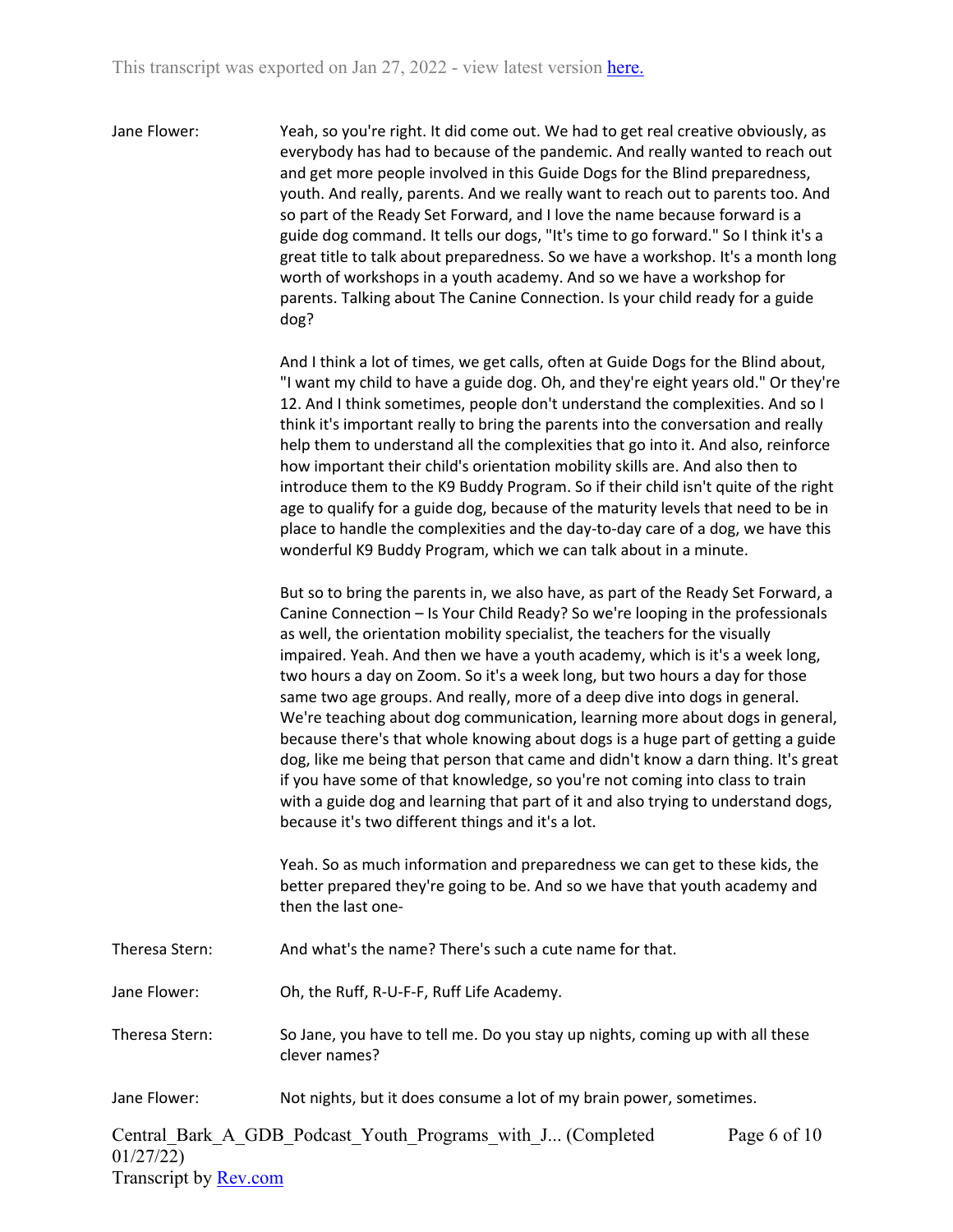Theresa Stern: Well, it's quite impressive, I have to say.

- Jane Flower: Because I just think it has to... And I like to have fun names and be creative with dog stuff.
- Theresa Stern: I love it. I love it.
- Jane Flower: And then the last part of the Ready Set Forward is the Wags and Wisdom panel. Okay. And we bring together some guide dog for the blind alumni who graduated with their first guide dog at a young age. So whether they were in high school or early in college, to share their experiences, maybe some of the challenges they had, some of good advice they might have for anybody thinking about getting a dog at a younger age. And so that's the last part of the workshop. And registration is open now for all of those workshops and the youth academy on our webpage, on our youth.
- Theresa Stern: Super cool. I love it. I love it.
- Jane Flower: Yeah. It's fun.
- Theresa Stern: And then you just teased us a little bit about the K9 Buddy Program. Yeah. Can you tell us a little bit about that program?
- Jane Flower: Yes. And I love this program. And Theresa, I think you were one of the people that helped start this program way back in the day.
- Theresa Stern: Way back.
- Jane Flower: Way back, I know. I hate that we have to say decades now. Because then I really feel old.
- Theresa Stern: I know.
- Jane Flower: But it is. It's decades.
- Theresa Stern: It's decades.

Jane Flower: I know. So the K9 Buddy is a program where there might be a dog that comes through the training program to be a guide dog that just doesn't want to be a guide dog. It's a hard job. It's a hard job. And so we want to gift those dogs, because they're amazing dogs. They may not make the cut to be a guide dog, but they're just super awesome, well trained. And so we want to gift those dogs to families who have a child that's blind or visually impaired.

> So the child needs to be at least five years of age, and the dog is free. It is a gift to the family. And our hope is that we're placing a dog in a family with a child that maybe that child will grow up and want to have a guide dog someday from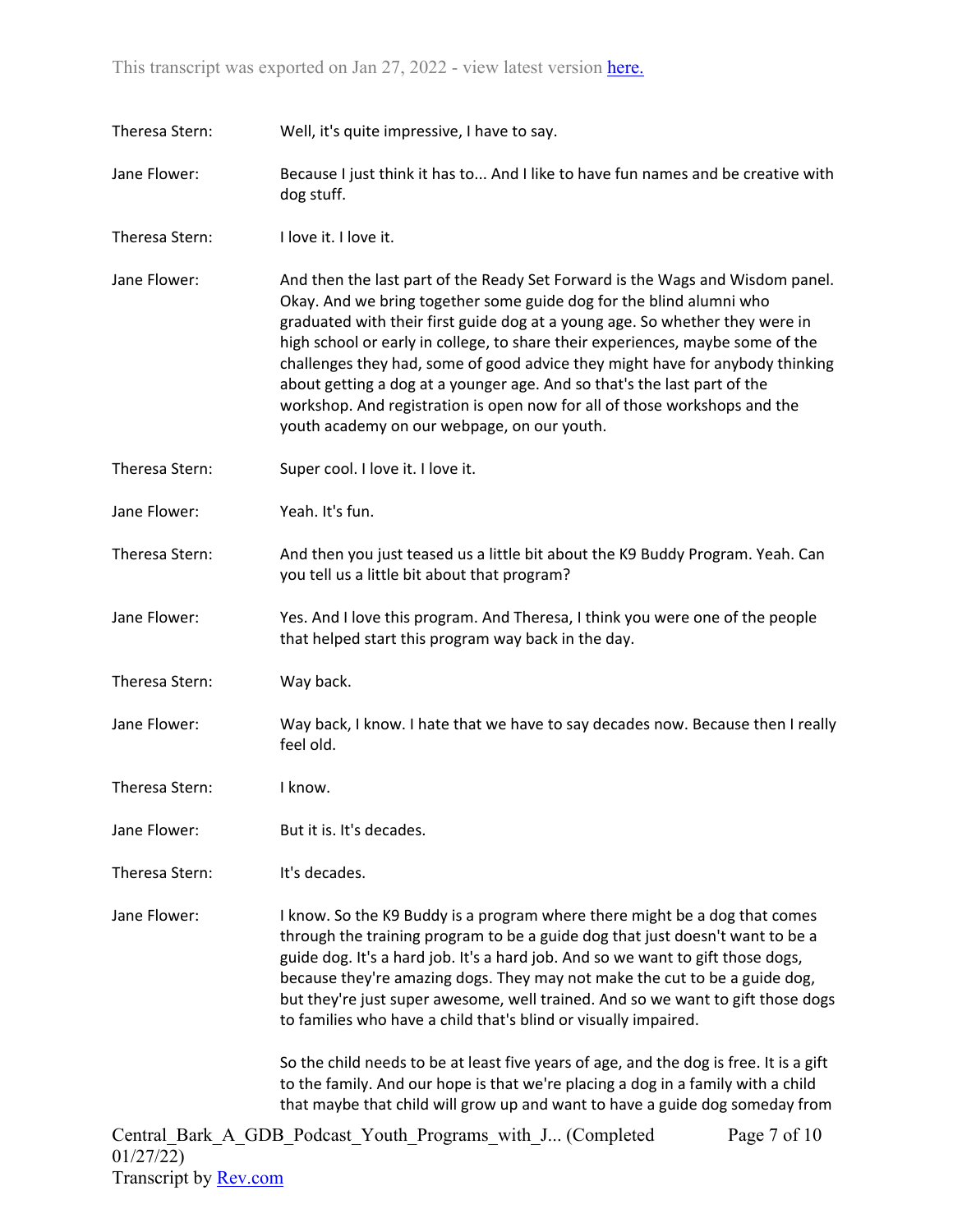Guide Dogs for the Blind. But with that said, they're going to have all of that dog prep knowledge. They're going to have had a dog in their life, a companion, a friend, one that they've taken care of for how many years, and learned all of those things that you need to do to just have a dog in your life.

And so it's been amazing. And we are actively placing canine buddies as we speak. And we've seen these kids and the parents reporting to us just how their child has maybe been shy, or timid, or what have you, and have really come out of their shell now that they've had their dog. And they're learning advocacy... This is the part I love. They're learning advocacy skills, which are super important when you're blind or visually impaired. Because they're speaking up for their dog, even within the family. And I just think that's amazing and giving them something to take care of. And instead of always being "the one that people think needs to be taken care of." They're able to take care of something. And it just, again, builds that confidence. And so it's a great program and it's growing, and expanding, and we are super excited about that.

- Theresa Stern: So Jane, it seems like Guide Dogs is really committed to offering the continuity of programs that can help someone from the very beginning along their entire journey. Can you give us an example of maybe a youth that has taken that path?
- Jane Flower: Yeah, sure. We've had a couple of examples. I have one person that comes to mind. He received a K9 Buddy from us when he was probably, I'm not sure, maybe 8, 9, 10 years old when he got his K9 Buddy. And then he came to our Summer Camp Program and he came to Camp, I think, two or three summers, which was fantastic. And then in his senior year of high school, he knew he was going to be going college and he decided he was ready to apply for a guide dog. So he applied for a dog and got his new guide dog and he got accepted to Yale University.
- Theresa Stern: Wow. Oh my gosh.
- Jane Flower: Which is crazy. Yeah. Amazing. And he's just one example. I can think of a couple others that followed that same trajectory. Started out getting that K9 Buddy, and grew up with a dog, and then came into our Summer Camp Program. And then also it was that time and ready to get a guide dog. And now's a dog and is heading out into the world. And it's fantastic. So that's what I love seeing. And that's what we are hoping more of to happen in the future, is family and people coming to us in the beginning of their journeys and letting us support them along the way.
- Theresa Stern: That's great. That's great. It sounds like our program's changed the whole direction of his life. That's fantastic.
- Jane Flower: It can. And I think reaching people at a younger age and teaching them from a younger age about all their options and all the things that are available to them,

Page 8 of 10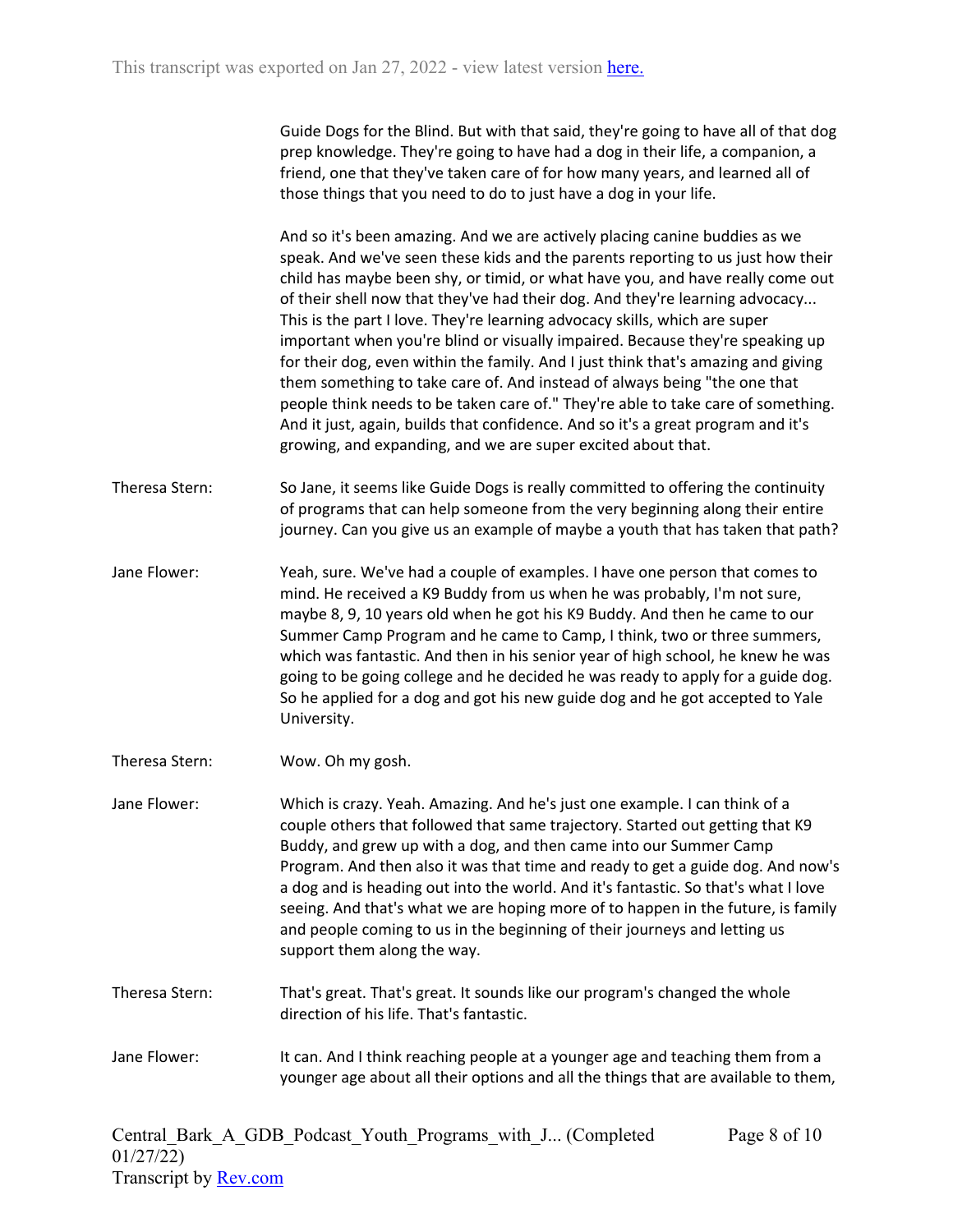and again, giving them the power to make those decisions too, as they get older as to which direction they want their life to go, I think that's important.

- Theresa Stern: That's great. So, Jane, as you know, we're celebrating our 80th anniversary at Guide Dogs for the Blind.
- Jane Flower: Yeah. It's amazing.

Theresa Stern: It's pretty amazing. And I'm wondering if you had a magic ball or a magic mirror or whatever looked to the future, what would you see in the future for Guide Dogs for the Blind? Or what do you hope that you see for us?

Jane Flower: Gosh, well, you specifically, yeah, I think there are a lot of really cool things have helping at Guide Dogs for the Blind right now. I see us not only with the youth programs, but with some of our other amazing programs that I'm sure this podcast will feature down the road as well, really helping the whole person, not just somebody's coming into Guide Dogs to get a guide dog, but also just all of those other parts of somebody's life that need to be attended to when they have a visual impairment.

> So I can see us expanding some of our services in that direction, especially with youth, obviously, and some of our adult programs as well, because there's just such a need. And there's so many gaps throughout the country for people being able to get into some of these programs and these services that are so needed. And so if we can help fill some of those gaps and help people also on their trajectory to getting a guide dog as well, I think that would be fantastic. And I see some of our programs heading in some of that direction as well.

- Theresa Stern: I love it. I love it. Gosh, I think anybody listening to this show would be like, "Jane has the coolest job." So Jane, what is the favorite part of your job for you? What really inspires you?
- Jane Flower: I think because I was a kid growing up, and I grew up before the ADA was a thing, like you Theresa. And there just weren't all of these things in place. There wasn't the support. There wasn't the programming. There weren't all of things to really help us, back in the day, get prepared and get going in life as a person that's blind or visually impaired. And so being able to be somebody to now be a part of helping the younger generation, that's blind or visually impaired and coming up, just being able to be somebody to help them be a part of their process that hopefully makes a difference in their life also. And I really do love connecting with the families and the parents as well, because I remember my mom didn't have any of that.

She didn't have any support and any of those things. She was on her own traversing all of it. And I love being... I don't even like using the word role model, but being able to tell parents, especially ones that are struggling with a new diagnosis, maybe with their kids to be able to say, "Hey, your kids are going to